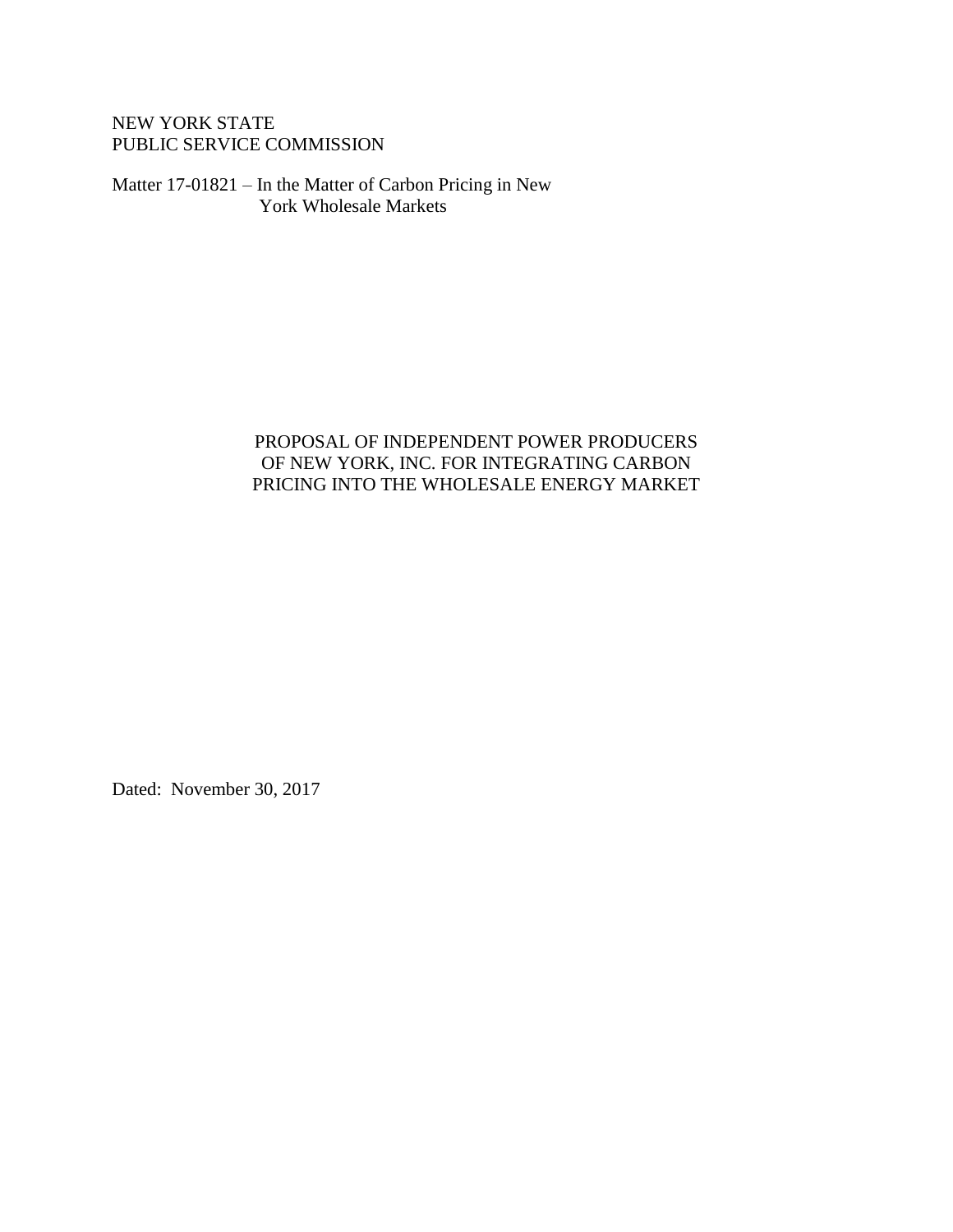# NEW YORK STATE PUBLIC SERVICE COMMISSION

# Matter 17-01821 – In the Matter of Carbon Pricing in New York Wholesale Markets

# PROPOSAL OF INDEPENDENT POWER PRODUCERS OF NEW YORK, INC. FOR INTEGRATING CARBON PRICING INTO THE WHOLESALE ENERGY MARKET

On October 19, 2017, the New York State Public Service Commission ("Commission") issued a notice soliciting "detailed proposals for integrating carbon pricing into the wholesale energy market to further New York State's energy policy goals."<sup>1</sup> Pursuant to the Notice, Independent Power Producers of New York, Inc. ("IPPNY")<sup>2</sup> hereby offers its proposal to integrate the cost of reducing carbon dioxide ("carbon") emissions into wholesale energy prices. As discussed below, IPPNY strongly supports and hereby proposes the carbon pricing concept that The Brattle Group analyzed in its August 10, 2017 report which would add a carbon value to resources' commitment and dispatch costs based on their carbon emission rate and a price-perton established by the Commission (the "Carbon Price"). <sup>3</sup> Attribute pricing is not a new concept in the wholesale market, and a Carbon Price is consistent with, and would help maintain, the competitive wholesale market structure because it would provide value within the market for services that power plant owners provide – in this case, emission reduction benefits.

IPPNY is a not-for-profit trade association representing the independent power industry in New York State. Its members include nearly 75 companies involved in the development and

 $\overline{a}$ 

<sup>&</sup>lt;sup>1</sup> Matter 17-01821, *In the Matter of Carbon Pricing in New York Wholesale Markets*, Notice on Process, Soliciting Proposals and Comments, and Announcing Technical Conference (Oct. 19, 2017) ("Notice").

<sup>&</sup>lt;sup>2</sup> IPPNY's comments do not necessarily represent the positions of each of its members.

<sup>3</sup> Samuel A. Newell *et al*., The Brattle Group, *Pricing Carbon into NYISO's Wholesale Energy Market to Support New York's Decarbonization Goals* (Aug. 10, 2017) ("Brattle Report").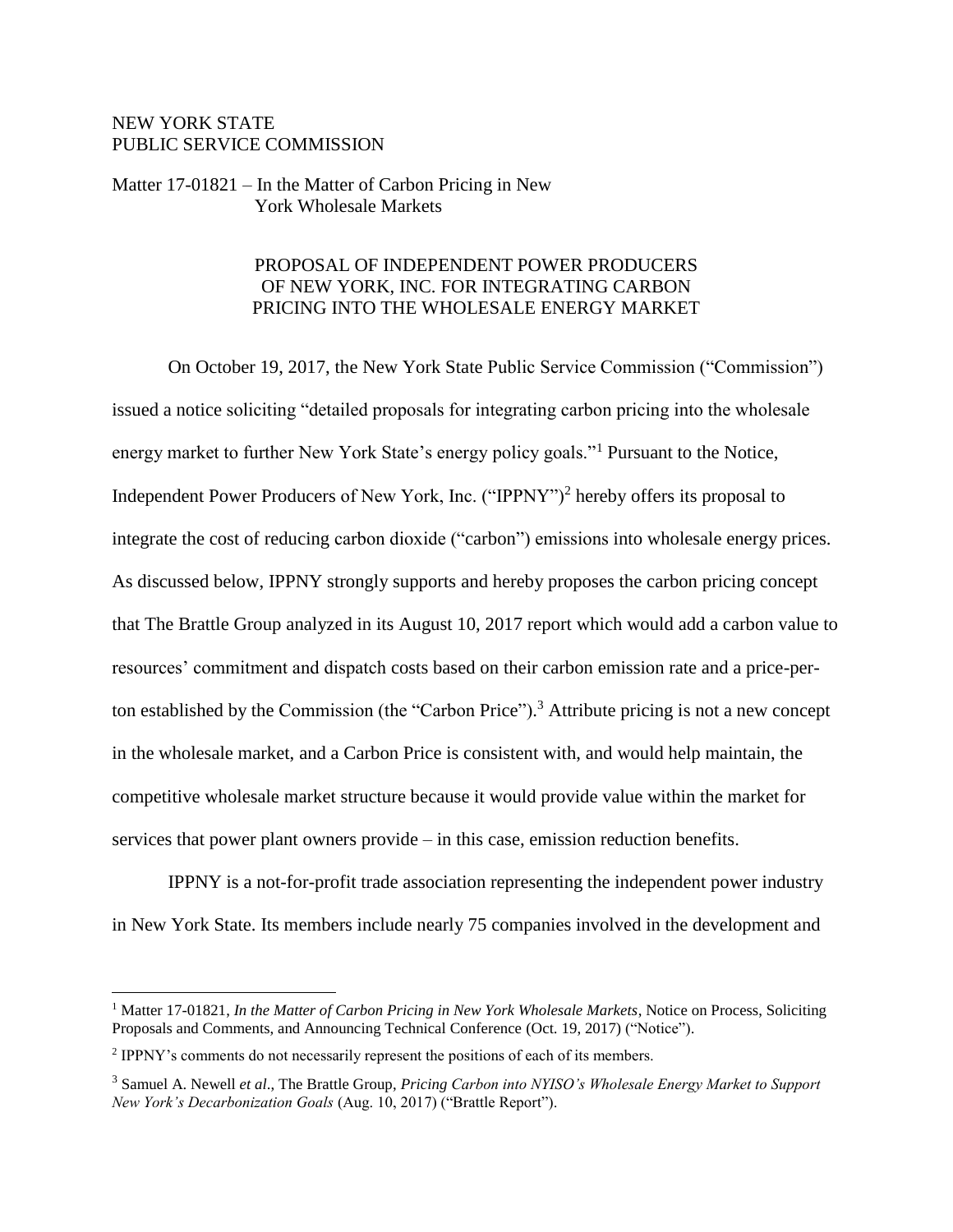operation of electric generating facilities and the marketing and sale of electric power in New York. IPPNY's members include suppliers and marketers that participate in the NYISO's energy, capacity, and ancillary services markets. IPPNY's members generate over 75 percent of New York State's electricity using a wide variety of generating fuels and technologies including cogeneration, nuclear, hydro, coal, wind, oil, and natural gas. As the trade association representing wholesale energy suppliers in New York for more than thirty years, IPPNY's mission statement has been to advocate for the continued development and enhancement of reliable and efficient competitive electricity markets, while building consensus among all private and public sector interests involved in the development of such markets.

IPPNY has been a strong supporter of the Commission's Clean Energy Standard ("CES") and goals of reducing carbon emissions in a manner that is consistent with, and does not undermine, wholesale competitive electricity markets. IPPNY appreciates the Commission's examination of proposals to harmonize New York State public policy goals with New York's competitive wholesale electric markets, as this matter has far-reaching importance to the State's electricity consumers and market participants in the wholesale and retail electricity markets.

While IPPNY supports New York State's emissions reduction aspirations, IPPNY is concerned that, if those goals are pursued and achieved primarily outside of the wholesale electricity markets, such markets may be put at risk. New York's requirement that retail consumers, through their retail electricity rates, pay a much higher price for low-carbon energy sources than is reflected in the competitive wholesale electricity market price results in New York public policy selecting certain types of resources that would not otherwise be signaled by the current wholesale electricity market construct. This approach imposes additional costs on consumers while at the same time suppressing wholesale market prices below efficient levels.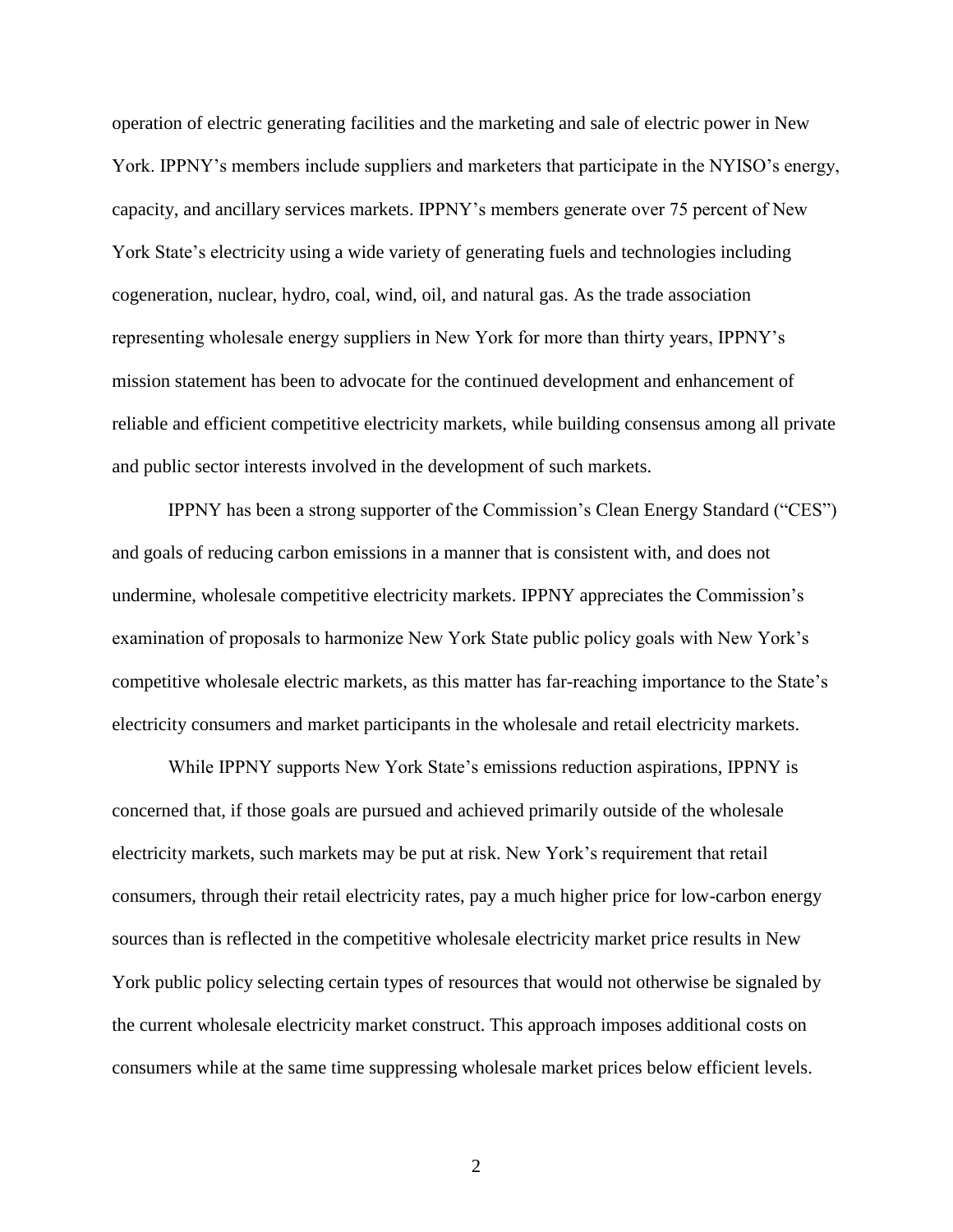For the NYISO's competitive electricity and capacity markets to succeed in driving needed investment, investors of merchant generation must be able to reasonably rely on market price signals that properly reflect the costs of new entry ("CONE") over the lifetime of the investment. If State policies are not integrated into wholesale markets and State-sponsored, technology-specific payments to existing and new capacity continue to distort market price signals, owners and developers of merchant generation needed to satisfy reliability needs may also demand regulated, long-term contracts and subsidies. Integrating a Carbon Price into the wholesale competitive market would signal the need for investment in the technologies that are required to achieve the State's energy goals while ensuring the continued efficient functioning of the wholesale electricity market.

#### **The Carbon Price**

The Commission's carbon reduction goals can be satisfied most efficiently, fairly and at least cost to consumers by integrating the cost of carbon emissions into wholesale energy prices through a Carbon Price. Implementing a Carbon Price would provide a single market signal for reducing carbon emissions by internalizing a consistent value for carbon into wholesale energy prices. As noted above, attribute pricing is not a new concept in the wholesale market, as the market already values ancillary services such as regulation, voltage support, and black start capability, which are critical services necessary to support the transmission of capacity and energy from generation resources to consumers. A Carbon Price is consistent with such attribute pricing because it would provide value within the market for the emission reduction benefits of generation resources. Under this approach, generators' emission reduction benefits would be valued by adding a State-defined value of carbon to carbon-emitting resources' bids into the New York Independent System Operator, Inc.'s ("NYISO") energy market. The NYISO would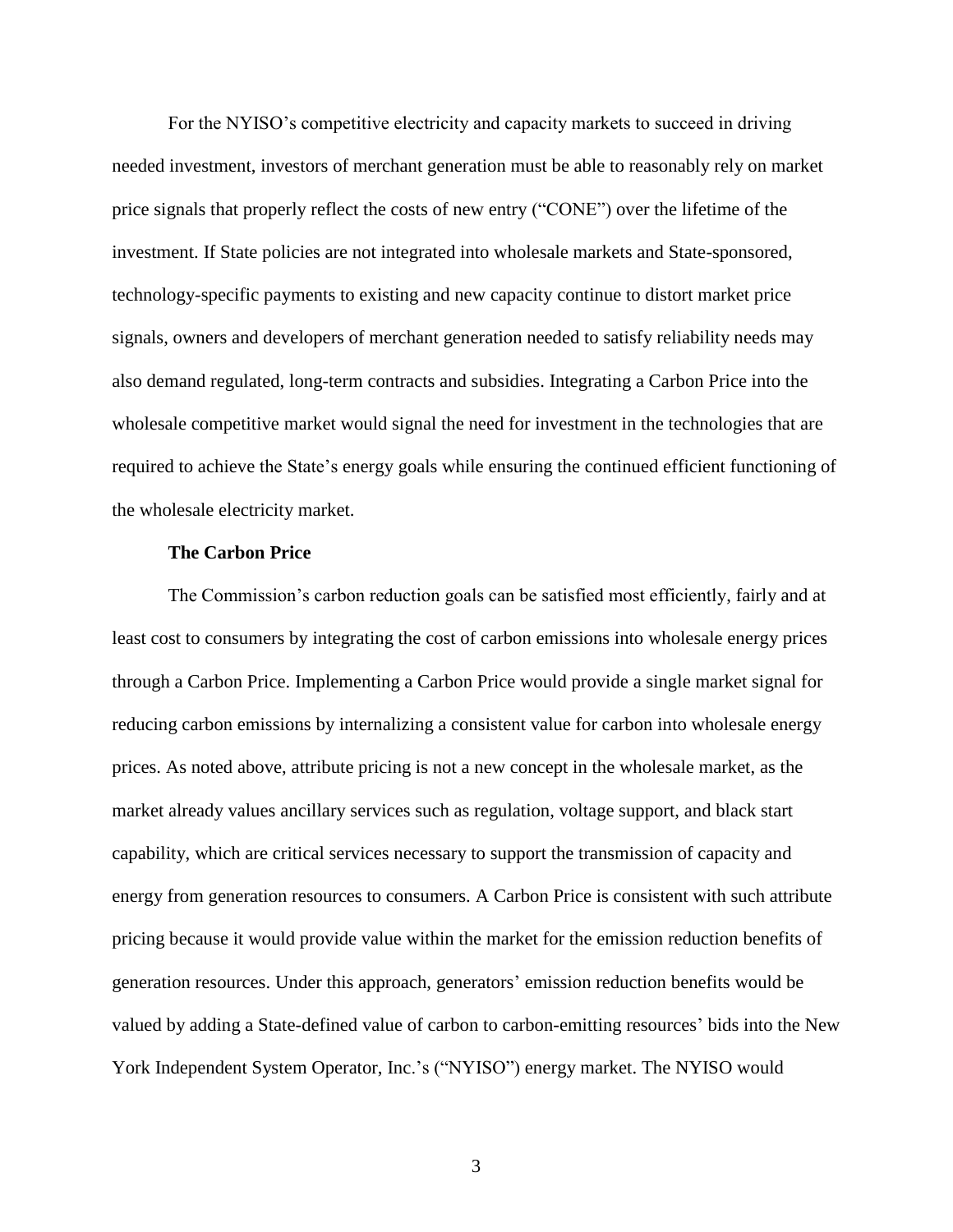thereby incorporate the full carbon value in its economic commitment and dispatch decisions, which would be included in the wholesale energy prices that all zero-emitting resources would be paid. Carbon emitting resources would be paid the wholesale energy price less the additional value of carbon for the unit's generation. The avoided payment to carbon emitting resources would result in a "pool" of money that could be allocated as deemed appropriate.

Such a market-based approach would support the State's public policy of valuing carbon emissions in a manner that is efficient, cost-effective, non-discriminatory, and aligns well with the market construct employed at the retail level. It would reduce carbon emissions from the entire generation portfolio and provide market signals for current facilities to make efficiency improvements that reduce their emissions of carbon per megawatt hour below their historical emissions levels. For example, the NYISO's energy markets already properly allow market participants to reflect the cost of Regional Greenhouse Gas Initiative ("RGGI") carbon emission allowances into their marginal cost of energy production, providing some relative benefit to low or zero-emission energy sources. The Carbon Price approach establishes a visible value for low or zero-emission sources, creating an efficient and cost-effective means to factor the cost of emissions into economic decision-making in ways that spur innovation, minimize the cost of controlling emissions, maintain electricity system reliability, and work in harmony with the leastcost dispatching principles that are critical to the operation of the wholesale competitive electricity markets.

If the full value of carbon was incorporated into NYISO commitment and dispatch signals, it would provide a better representation of the carbon impact of different resources based upon the actual benefits of their location and generation profile, resulting in more efficient carbon emission displacement than is currently the case. It would provide more accurate prices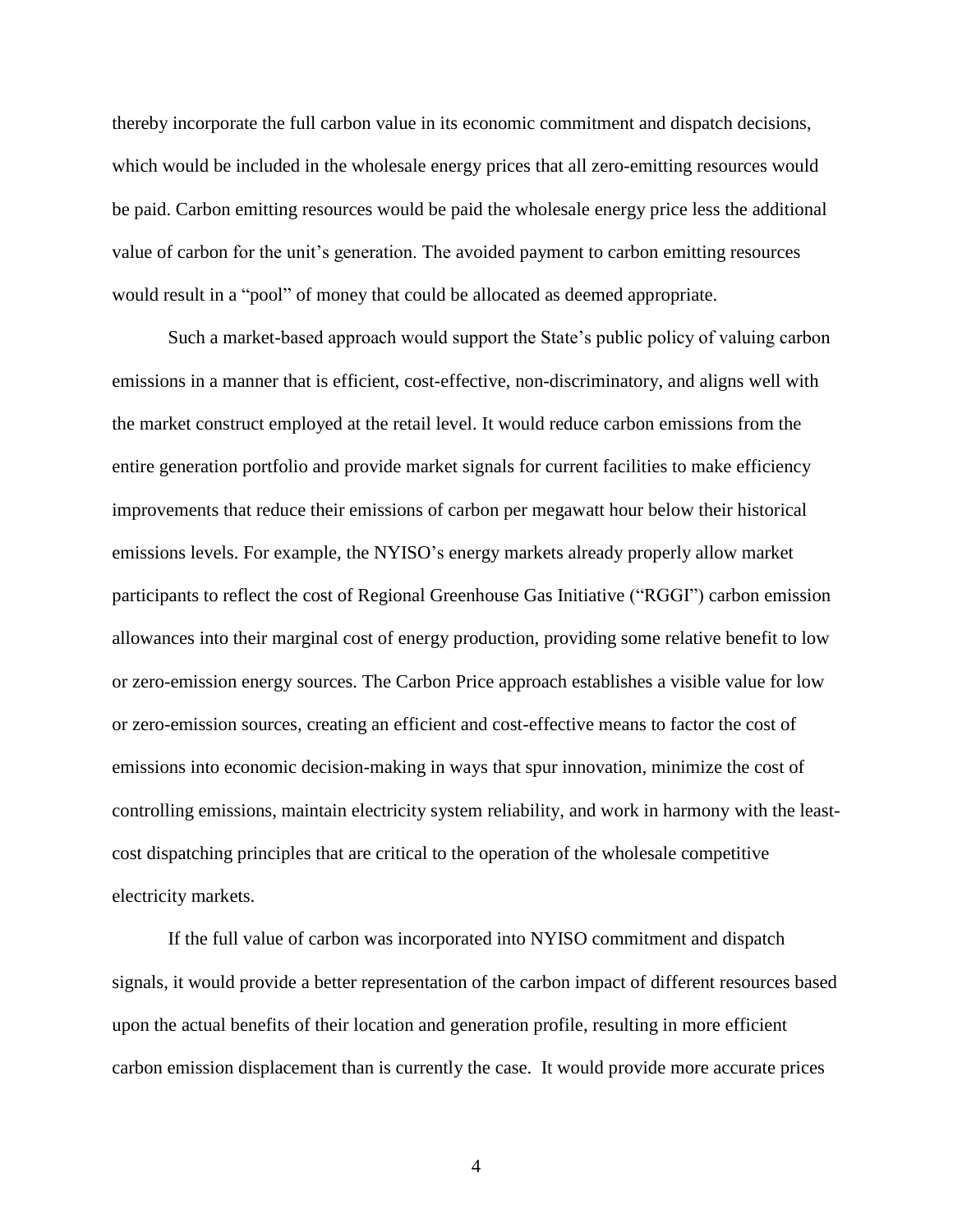that better signal the need for merchant transmission investment in the appropriate locations. There would also be savings to consumers from a reduction in the expected costs of renewable energy credit ("REC") and zero-emission credit ("ZEC") payments. For example, it is possible that ZECs could be phased-out, while allowing nuclear units to remain economic, because incorporating the full cost of carbon into the dispatch, if done correctly, could reduce the ZEC price to zero under the formula for calculating ZEC payments adopted by the Commission.

The inclusion of a higher value of carbon would also send signals regarding the replacement of less efficient carbon-emitting resources with more efficient resources, encouraging new renewable expansion and promoting new technologies, thereby further contributing to the State's goals. This scenario would be expected to reduce the net CONE for efficient units, like combined cycles, and would hasten the turnover of carbon-emitting resources with newer, state-of-the-art, efficient resources.

The Brattle Study identified a number of market design issues that need to be addressed, which The Brattle Group stated are solvable. These include: how and at what level the Carbon Price should be set; whether and how the "pool" of carbon money should be allocated among the customers of load serving entities and utilities; preventing emissions leakage from imports and exports; and the impacts of a Carbon Price on the installed capacity market, transmission planning, flexible resources that will be needed as more intermittent resources enter the market, and on RECs. IPPNY believes that each one of these matters is important and requires further study. They should be considered and decided by market participants in the NYISO's stakeholder process. While IPPNY takes no position on these specific issues at this time, the Carbon Price should be set to minimize the need for out-of-market compensation to resources outside of the market to protect the ability of the merchant generation market to function.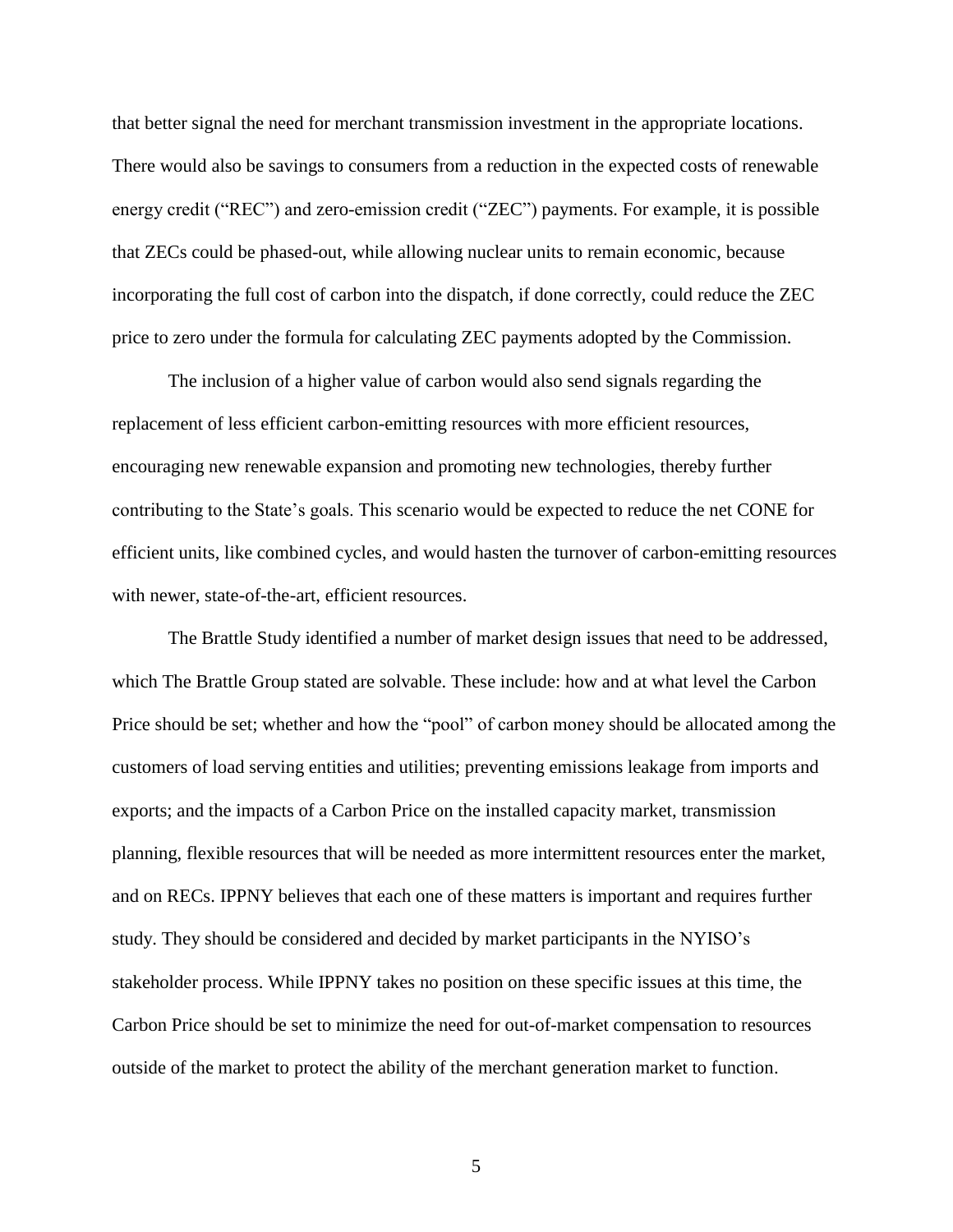The Brattle Report identified a number of benefits of the Carbon Price, including:

- Shifting unit commitment and dispatch toward loweremitting existing resources;
- Tilting investment in renewable resources (procured under the CES using Tier 1 RECs) toward those that generate at the times and places that displace the most carbon;
- Supporting investment in new, efficient gas-fired combined cycle generation that can displace higher-emitting existing generation and imports;
- Supporting investment and operation of distributed energy resources, including storage and demand response;
- Promoting energy efficiency through higher per-kWh charges, even if demand charges, customer charges, or overall customer costs decrease; and
- Encouraging other innovative solutions and decarbonization opportunities that are difficult to imagine today.

The Brattle Report also found that assuming a \$40/ton Carbon Price in 2025 would have a negligible impact on customer costs as compared to a scenario with the CES and RGGI alone. The Brattle Group estimated a  $-1\%$  to  $+2\%$  change in customer costs assuming a \$40/ton Carbon Price and the NYISO returned all carbon monies related to carbon-emitting generators and imports. As these costs and benefits are fully detailed in the Brattle Report, IPPNY need not discuss them further here.

Going forward, IPPNY recommends that the Carbon Price concept and the associated issues identified in the Brattle Report for further consideration be immediately explored with the assistance of the Brattle Group through the NYISO stakeholder process. While the focus of this proceeding is to consider proposals to integrate carbon pricing into the wholesale energy market, mechanisms to protect the market from the impacts of State policies, to the extent that they cannot be readily valued and integrated into the wholesale markets, should also be considered. A